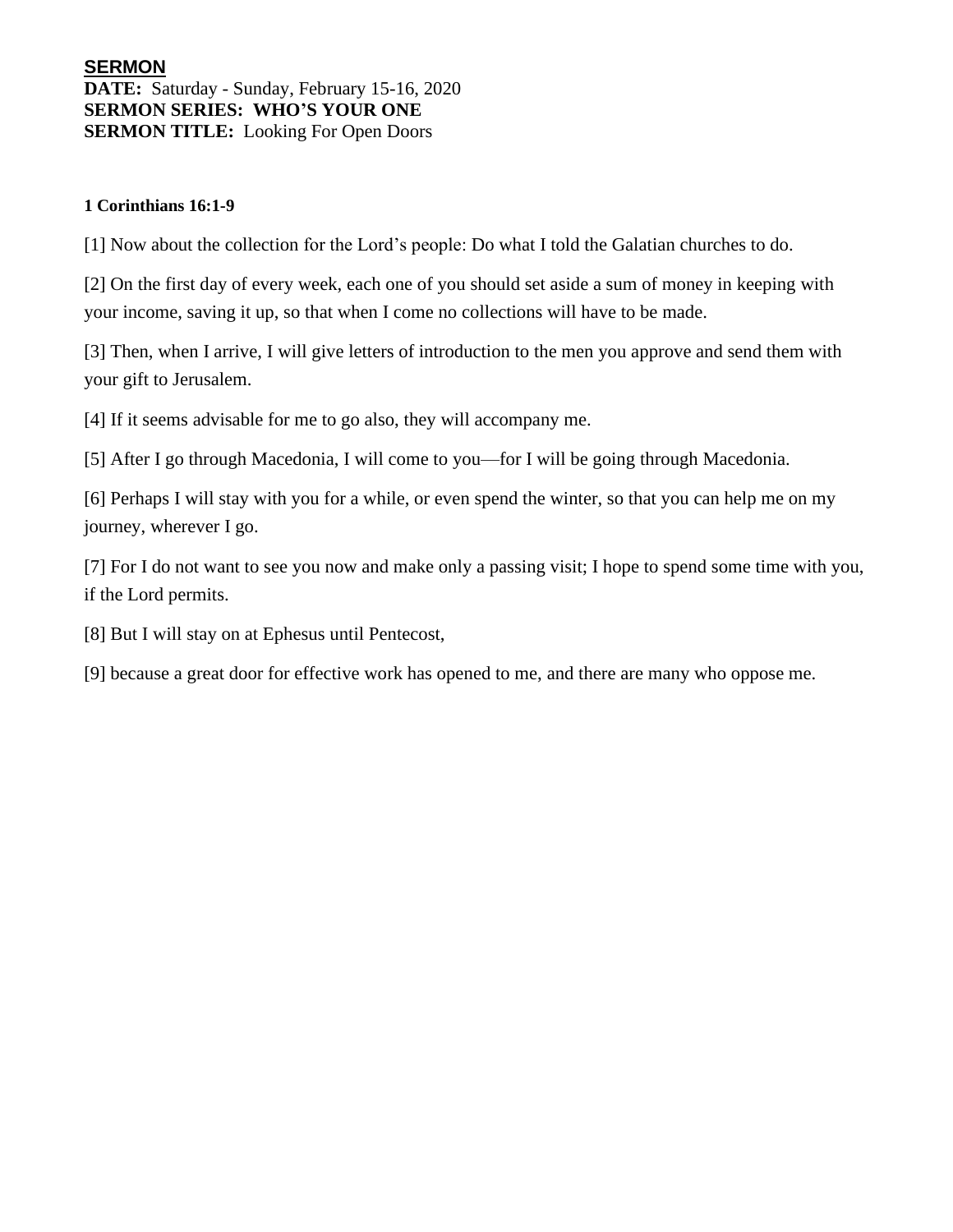**DATE:** Saturday - Sunday, February 15-16, 2020 **SERMON SERIES: WHO'S YOUR ONE SERMON TITLE:** Looking For Open Doors

#### **1. Learn how to relate to others.**

- Paul's example. 1 Corinthians 16:1-9
	- o Treat others as you want to be treated.
	- o Do everything "decently and in order".
	- o *Colossians 4:5-6 Be wise in the way you act toward outsiders; make the most of every opportunity. Let your conversation be always full of grace, seasoned with salt, so that you may know how to answer everyone.*
	- o Sometimes we are the adversary.

#### **2. Emphasize the gospel**

- **3. Look for open, effective doors.**
- **4. Live with purpose.**

# **Lagniappe**